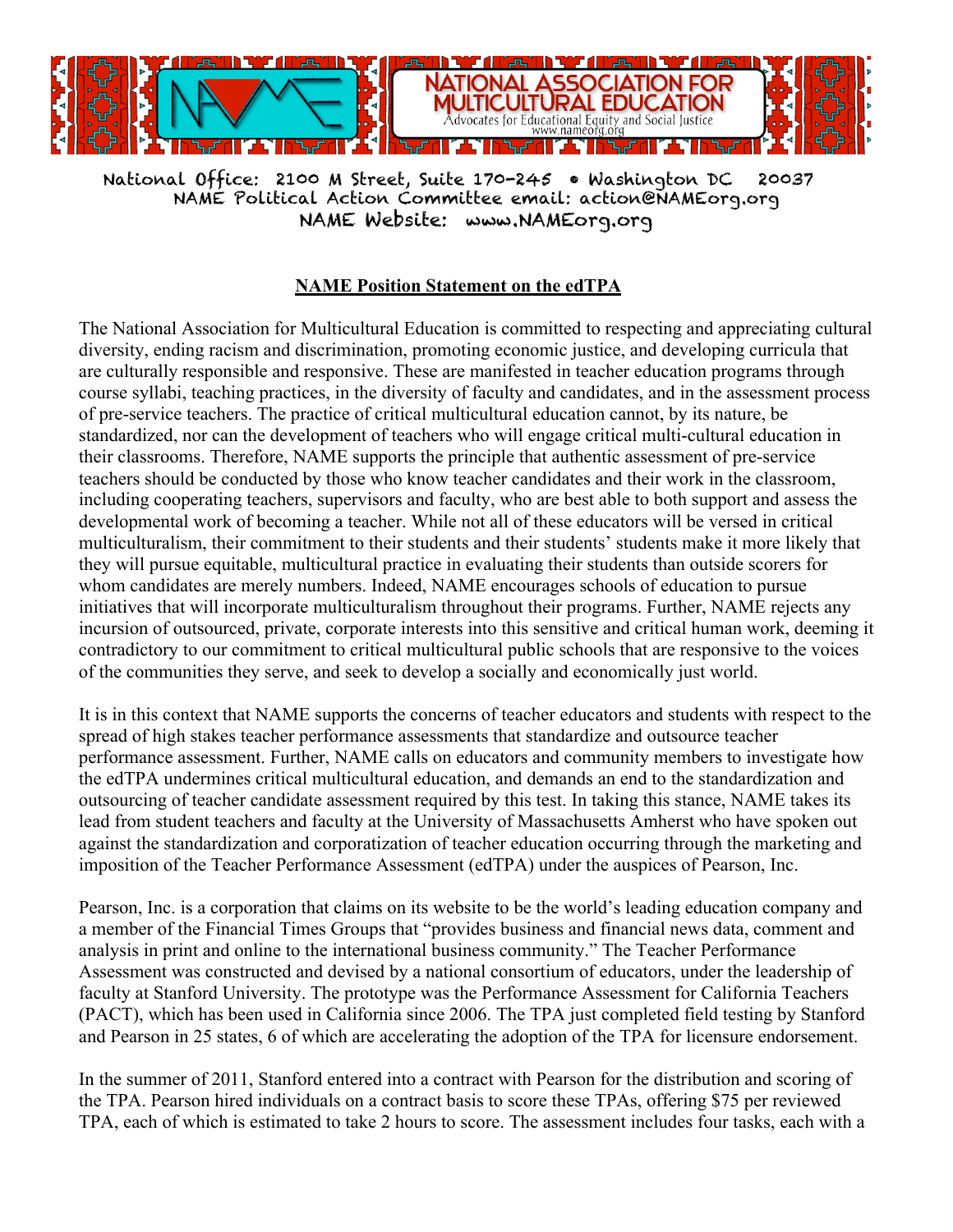number of questions, including one task that requires submission of video clips of teaching lessons. These tasks are scored on a set of rubrics, leading to a numerical score. Pearson's website indicates that, while there was no charge to the students for the field test scoring, students would be charged up to \$300 dollars once the TPA is part of the student teaching assessment. The test is now being called edTPA and being promoted by Stanford Center for Assessment Learning and Equity, the American Association of Colleges of Teacher Education, and Pearson, Inc. through available 'usage plans.'

The test is currently being used in different states to evaluate student teacher preparedness for licensure, and/or program effectiveness. As a high stakes (gate keeping) instrument for teacher credentialing, the edTPA presents the same problems as high stakes standardized tests do for K-12 students, including the fact that standardized assessment rubrics tend to be reductive, leaving out much of the complexity necessary to evaluate teacher performance on a multicultural scale, and privileging dominant cultural norms that reproduce inequities. As an instrument scored by 'calibrated' scorers hired on a piece-work basis, the edTPA limits teaching readiness to what can (ostensibly) be assessed on these rubrics through what is essentially a writing test and brief video clips. Further, there is not compelling evidence that the edTPA is either reliable or valid. As a high stakes measure, it narrows the curriculum to what the authors consider to be the essence of good teaching. Unless future rubrics allow for alternative, multicultural, and student-teacher involvement in their development, a diversity of perspectives on teaching and learning is likely to be marginalized. While it is true that not all teacher educators preparing students for licensure are versed in the complexity of critical multicultural education practices, most have deep knowledge of their candidates and encourage candidate self-knowledge. The nuanced practices necessary for working with culturally and linguistically diverse students cannot be fully assessed by distant observers using a standard rubric. Nor are credential candidates' attributes such as kindness, promotion of social justice, the ability to think on one's feet, or to adjust teaching to the exigencies of the moment assessed or assessable by the edTPA.

NAME shares the concerns of many that public education, K-12 and teacher education, like other aspects of the public sector, are under assault by privatizing forces that commodify teachers, students, and the knowledge we build together. These attacks entail high levels of surveillance, devalue teachers, teacher educators and children, and distort the process of teaching by reducing it, ultimately, to quantitative data points. Whatever the intent of those who developed the edTPA, the outcomes of this test do just this. In fact, those who are disseminating the test across the nation quite clearly explain that a quantitative outcome is required as part of the current, hyper-accountability, national agenda.

Standardizing teacher education, and the outsourcing of teacher education assessment to Pearson, a publically traded company, are not only contrary to the values we hold most dear, but are destructive of those values. Attacks on any aspect of education, pre-K through teacher education, have rippling effects throughout the system as they contribute to a shift in the underlying purposes and possibilities of public education. In terms of the edTPA, given the likelihood that Pearson-delegated scorers will embody the norms and values of the dominant culture, and given existing evidence from schools that have adopted the edTPA that the high-stakes test takes over their programs resulting in candidates and professors "teaching to the test," these assaults are likely to include:

- Imposing a common and pre-determined curriculum on teacher education that severely limits faculty ability to enact their commitment to preparing teachers to promote critical multicultural education, social justice, and democratic citizenship.
- Privileging the teaching practices of the dominant culture by distance scorers who are asked to use reductive, standardized assessment rubrics to evaluate student writing and brief video clips.

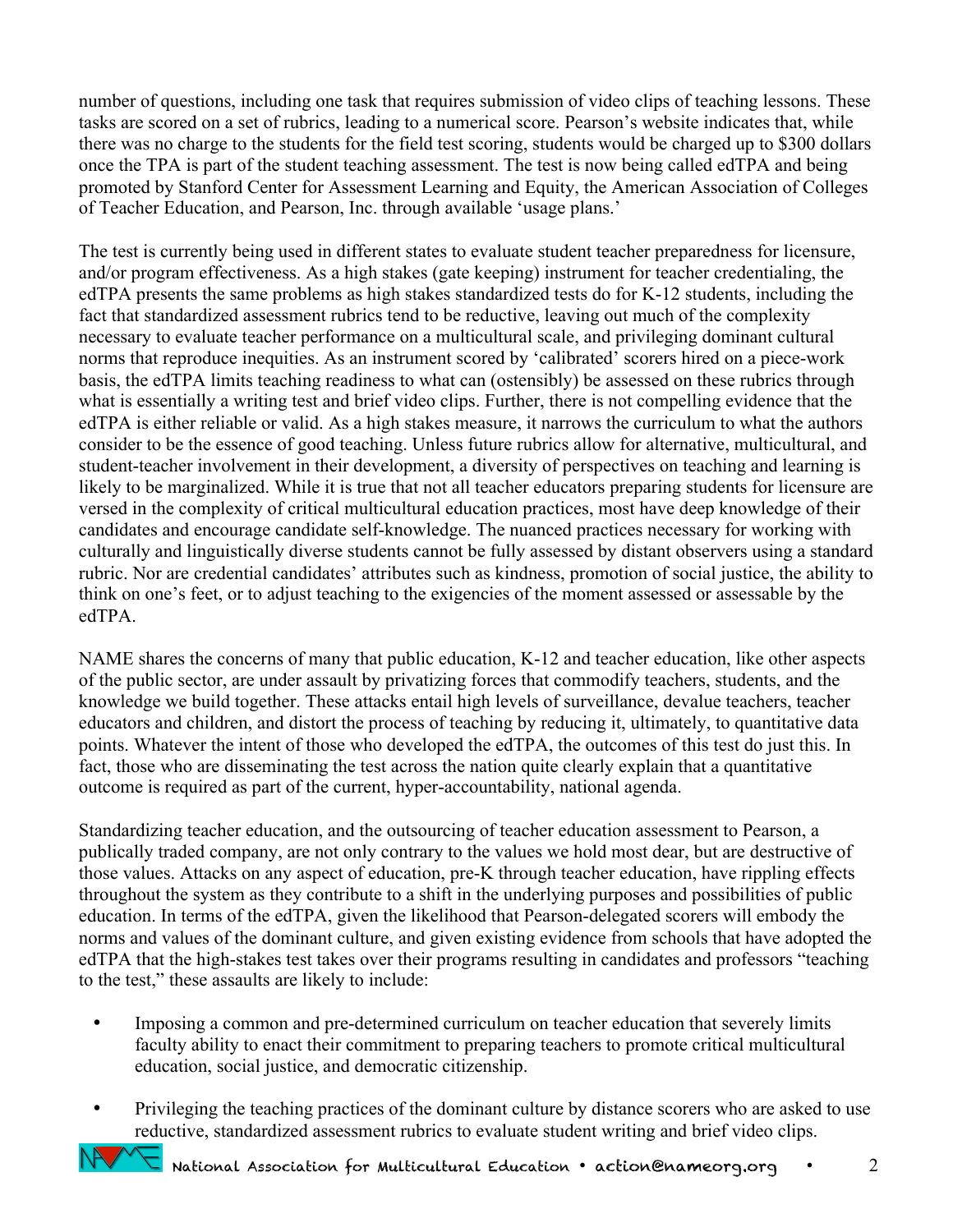- Reinforcement of institutional racism, classism, and white supremacy through standardization and the centralization of authority that accompanies it.
- Marginalizing the contributions of teachers, supervisors, and school administrators that are generally central to teacher development.
- Marginalizing opportunities to learn to teach through critical dialogues and feedback from others.
- Furthering the problematic "hidden curriculum" that proscribes teaching as a process of obedience to prescribed mandates rather than critical thinking and empowerment.
- Invasion of privacy of classroom students and student teachers in the sharing of video and, for student teachers, intellectual property with a private company.
- Encouragement of high-surveillance mechanisms and dehumanizing high-stakes measures as instruments of control in teaching and learning to teach.
- Further encroachment of corporate control into the intensely personal, human, humane, and democratic endeavor that is public education.
- Introducing, through the additional fee of \$300 suggested by Pearson, Inc. of another barrier to diversifying the teaching force.

While NAME respects that people of good will have been a part of the edTPA initiative, we see the efforts to create a standardized assessment and scale it up through outsourcing to a private corporation as, at best, naïve and, at worst, very dangerous. It is critical that educators at every level be aware of the dangers of standardization and of ongoing privatizing efforts and the insidious manner in which corporate profiteers enter the public commons and eventually overtake it. We cannot fool ourselves. We know that corporate interests are ultimately reducible to profit, and that education for democracy and for profit are incompatible. Further, as educators who understand that classroom teachers must be knowledgeable about and attentive to the culture, context, and lived experiences of their students, so too teacher educators must be knowledgeable about and attentive to the local, contextual, lived reality of the student teachers with whom they are working. Indeed, our commitment to the knowledge created within these culturally and linguistically diverse communities, and then shared across communities, is core to our understanding of multicultural, social justice education.

Therefore, we call on all teacher educators, pre-service teachers, teachers, administrators, parents, and community members to join with the student teachers and faculty of UMass Amherst in questioning and resisting this imposition of standardization and privatization into the work of preparing teachers. We can take specific actions to join this resistance:

Teacher educators: Claim your professional knowledge about the education of teachers, including your commitment to have critical multicultural education as the core of teacher education. Demand that student-teaching assessment reflect a critical multicultural framework, and happen within the relationships of supervision, mentoring, and coursework. Organize locally and regionally to demand the removal of corporate interests from teacher assessment.